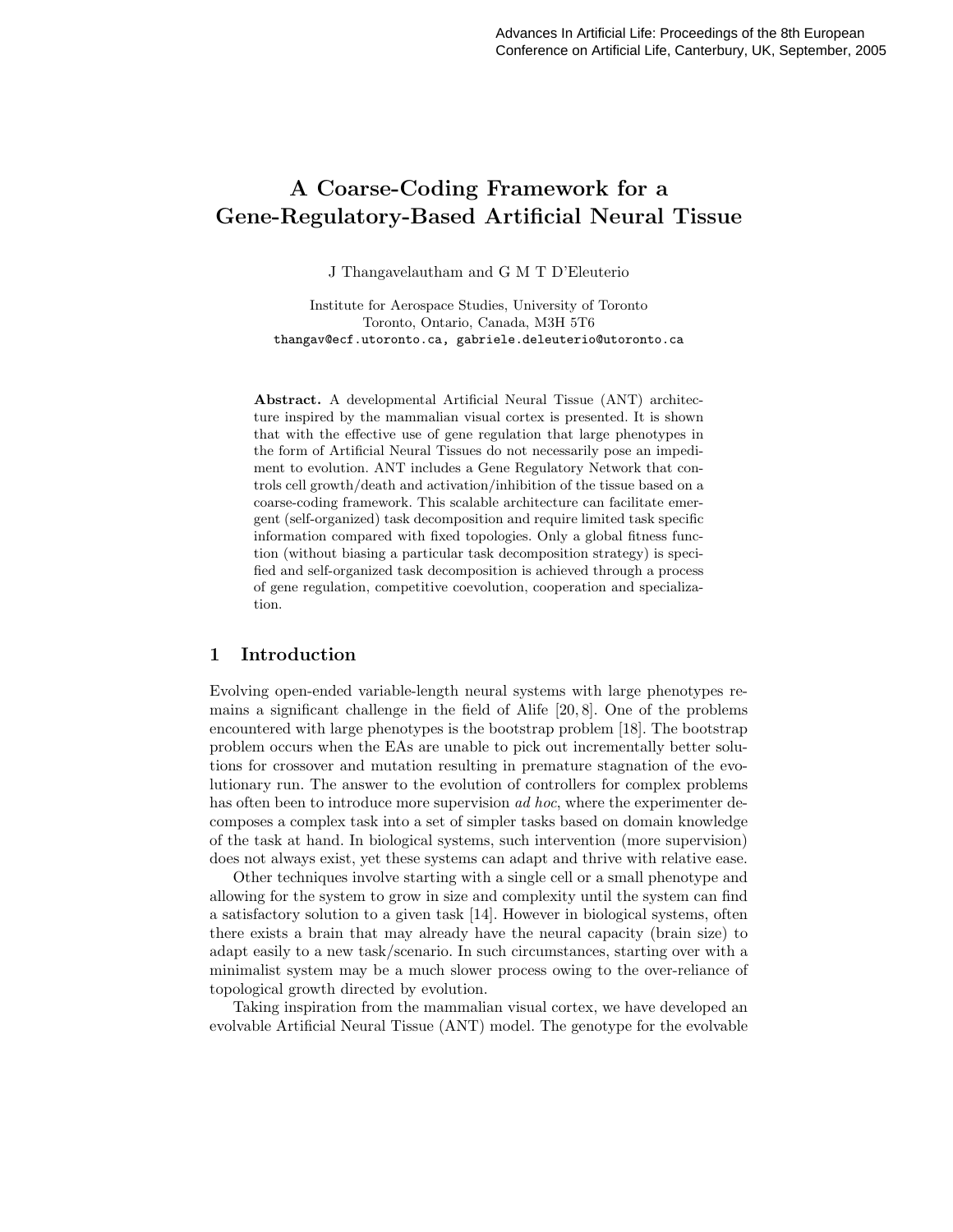ANT defines a developmental program that constructs a neural tissue (phenotype) and associated gene-regulatory functionality. The variable-length tissue architecture can be characterized as a lattice of neurons arranged in a threedimensional (3-D) structure. A Gene Regulatory Network (GRN) controls cell division and cell death in the tissue, activates/inhibits portions of the tissue based on external sensory input using a coarse-coding framework and express/repress other characteristics based on gene-protein interactions.

We empirically compare the training performance (using evolutionary algorithms) of various controllers for the multirobot tiling pattern formation task  $(\text{similar to a segment of the termite nest building task } [4])$ , variant of the phototactic task (with obstacles and robot equipped with a gripper) and a relatively difficult sign-following task that requires use of memory. Each of these tasks requires the evolution of emergent (self-organized) task decomposition strategies to complete the task successfully. Only a global fitness function (without biasing a particular task decomposition strategy) is used; the intention is for the controllers to evolve innovative techniques in decomposing the global task into a set of 'local' subtasks.

# 2 Related Work

Traditional machine learning methods for task decomposition involve the supervisor decomposing the task and training separate 'expert networks' on the subtasks [12]. Arbitration among the expert networks is performed using a cooperative (Product of Experts model) [10] or competitive mixture of experts model [12, 17]. The gating function and the expert networks are trained separately and the network topology is predetermined by the experimenter.

Our previous work took this approach to the next step, where decision neurons (acting like gating functions) and expert networks were evolved together (Binary Relative Lookup architecture) using a global fitness function [21]. We found larger BRL architectures (with more expert networks) tend to evolve faster than comparable smaller ones for the tiling pattern formation task. The decision neurons learned to limit the number of expert networks used thus preventing problems in over segmentation (over-fitting) to many expert networks.

NEAT (NeuroEvolution of Augmenting Topologies) showed the potential advantage of evolving both the neuron weights and topology concurrently [13]. It is argued that growing the network incrementally ('complexification') serves to minimize the dimensional search space and thus improve evolutionary performance. ANT is even more flexible and can be initialized with a large number of neurons since the GRNs can effectively suppresses unnecessary/noisy neurons while activating neurons specialized for specific input signals.

Another approach to evolving solutions to complex tasks involves use of encoding schemes that effectively reduces the search space. This includes a multicellular developmental systems by Eggenberger [5] and the Morphogenetic System (MS) originally used on POEtic [19]. Eggenberger's earlier model demonstrates how cell differentiation, cell division and cell death can be controlled by gene reg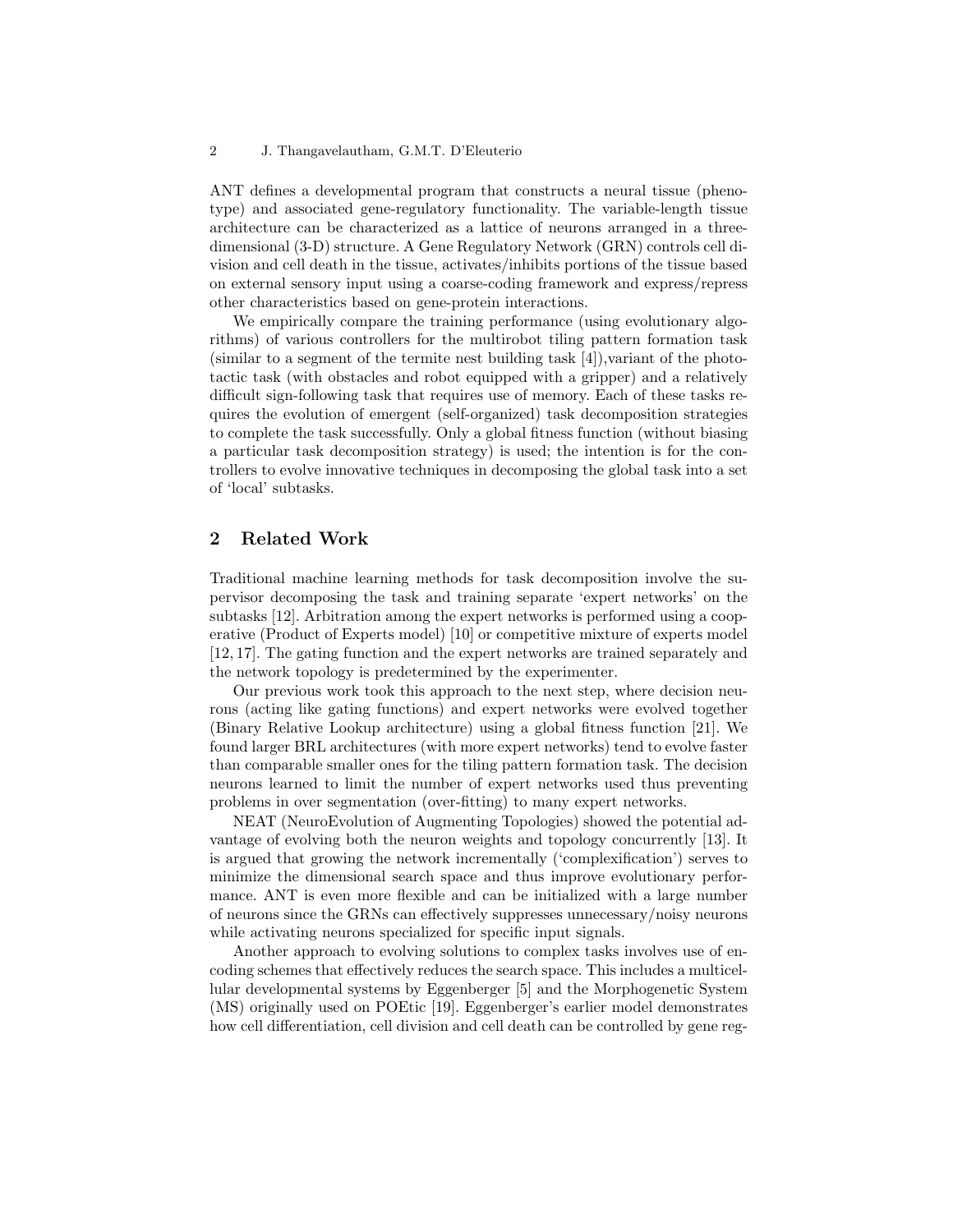ulatory functionality and constructs a 3-D organism. In these two systems, the GRNs merely act on the developmental process in constructing the phenotype.

A more refined model by Gomez and Eggenberger [6] uses 'ligand-receptor interactions' allowing for one neuron to recognize/attach to a partner neuron and allow for emergence of Hebbian-type learning without specification of learning rules for a forveating artificial retina system. Astor and Adami's [2] tissue architecture consists of cells on a 2D tissue that perform logical functions. Cell replication and connections are formed through a gene regulated developmental and learning system using a Genetic Programming type command set.

In our ANT architecture, gene regulation occurs during the developmental process in addition to when the tissue interacts with the environment. The decision protein act much like gating neurons while helping to reduce the effects of spatial crosstalk [12] and perform sensory preprocessing enabling selection of 'specialized' networks of neurons depending on the sensory input.

Another class of indirect developmental encoding schemes such as Artificial Embrogeny systems [14] produce phenotypes through recursive rewriting of the genotype code. These systems use an artificial chemistry as a grammar or model cellular metabolism and replication. Other recursive rewriting schemes include Cellular Encoding [7] and L-Systems (see [15, 11]).

It has been argued that indirect developmental encoding schemes may effectively decrease the search space (by exploiting regularities and allowing for peleiotropy) but at the price of introducing a deceptive fitness landscape [20]. It has also been found the overhead required for indirect encoding schemes appear to result in poor performance for smaller search spaces [20]. This presents a problem for task decomposition, where the control scheme needs to work well for subtasks with small and large search spaces.

# 3 Methodology

The ANT architecture presented in this paper consists of a developmental program that constructs a neural tissue and associated gene-regulatory functionality. The gene-regulatory network consists of parameters that control growth and activates/inhibits parts of the genotype. All the parameters defined within the ANT architecture are evolved. This includes parameters characterizing the decision proteins, growth parameters, cell contents and tissue topology. Neural networks consisting of cells within the tissue are dynamically formed through a sequence of activation/inhibition based on the coarse-coding framework.

The artificial tissue consists of a culture of cells activated and inhibited by a gene-regulatory network. The cells exist in a three-dimensional matrix with each cell occupying a cube (Fig. 2). Each cell contains genes specifying weights, thresholds/biases, choice of activation function (modular neuron model [21]) and probability ratios for instructing cell division. Cell division requires a parent cell (selected with highest replication probability using GRNs). The new cell can be located in one of 6 neighbouring locations (top, bottom, north,south,east,west) sharing a common side with the parent and is not occupied by another cell.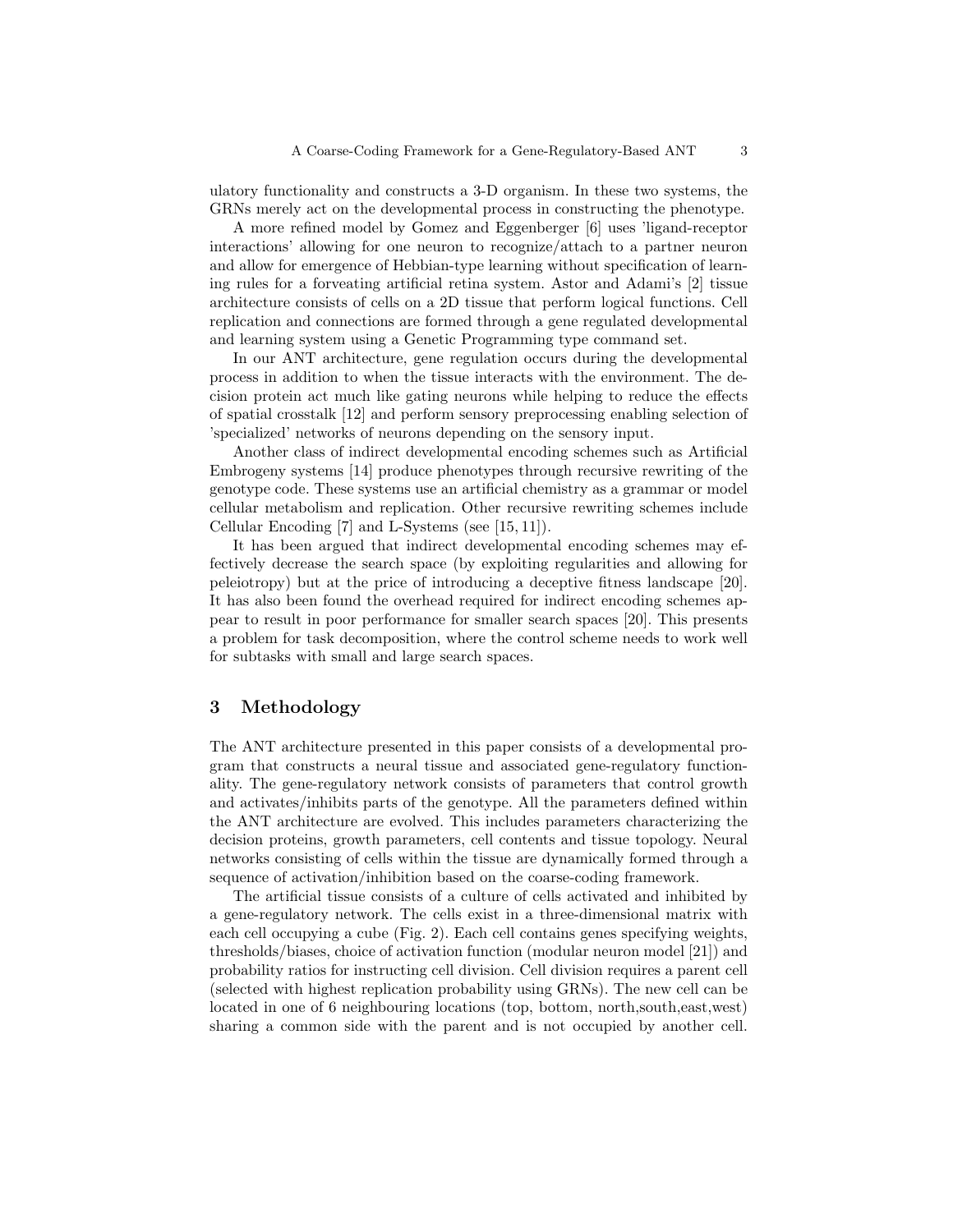#### 4 J. Thangavelautham, G.M.T. D'Eleuterio



Fig. 1. Schematic of the ANT architecture showing gene-protein-tissue interaction



Fig. 2. Diagram of tissue morphology and equivalent networks where O1 and O2 are output signals.

The base layer of cells within the tissue are fully connected to all the sensory neurons or memory neurons. While the top layer of cells triggers a set of predefined basis behaviours such as to perform motor control or pass data to memory neurons. Connection between cells from one layer to another is local, with each cell from layer z connected to a maximum of  $m = 9$  cells from layer  $z-1$  (spatially localized).  $p_{x,y,z} = (\sum_{i=x-1}^{x+1} (\sum_{j=y-1}^{y+1} w_{i,j,z-1} s_{i,j,z-1})) / (\sum_{i=x-1}^{x+1} \sum_{j=y-1}^{y+1} s_{i,j,z-1})$ and  $s_{x,y,z} = [\phi_n(p, t_1, t_2)]_{x,y,z}$  where  $w_{x,y,z}$  is a neuron weight and  $s_{x,y,z}$  is the current state of a neuron. The modular neuron model used consists of two threshold parameters  $t_1$  and  $t_2$ , where each neuron outputs one of two states  $s = (s_1, s_2)$ . A choice of four threshold activation functions for  $\phi_n$  is given below:

$$
\phi_1: \begin{aligned}\n\phi_1: \quad & s_{out} = \begin{cases}\ns_1, & \text{if } p \le t_1 \\
s_2, & \text{if } p > t_1\n\end{cases} \quad s_{out} = \begin{cases}\ns_1, & \text{if } t_2 < p < t_1 \\
s_2, & \text{otherwise}\n\end{cases} \\
\phi_2: \quad & s_{out} = \begin{cases}\ns_1, & \text{if } p > (1-p) \\
s_2, & \text{if } p < t_2\n\end{cases} \quad (1) \\
\phi_3: \quad & \text{if } p < t_2\n\end{aligned}
$$

enabling a single neuron to simulate AND, OR, NOT and XOR functions.

### 3.1 Decision Proteins and Coarse Coding

Albus argued that the mammalian brain uses tile (coarse) coding to represent multidimensional space [1, 9]. Hinton [9] and Ballard [3] point to the importance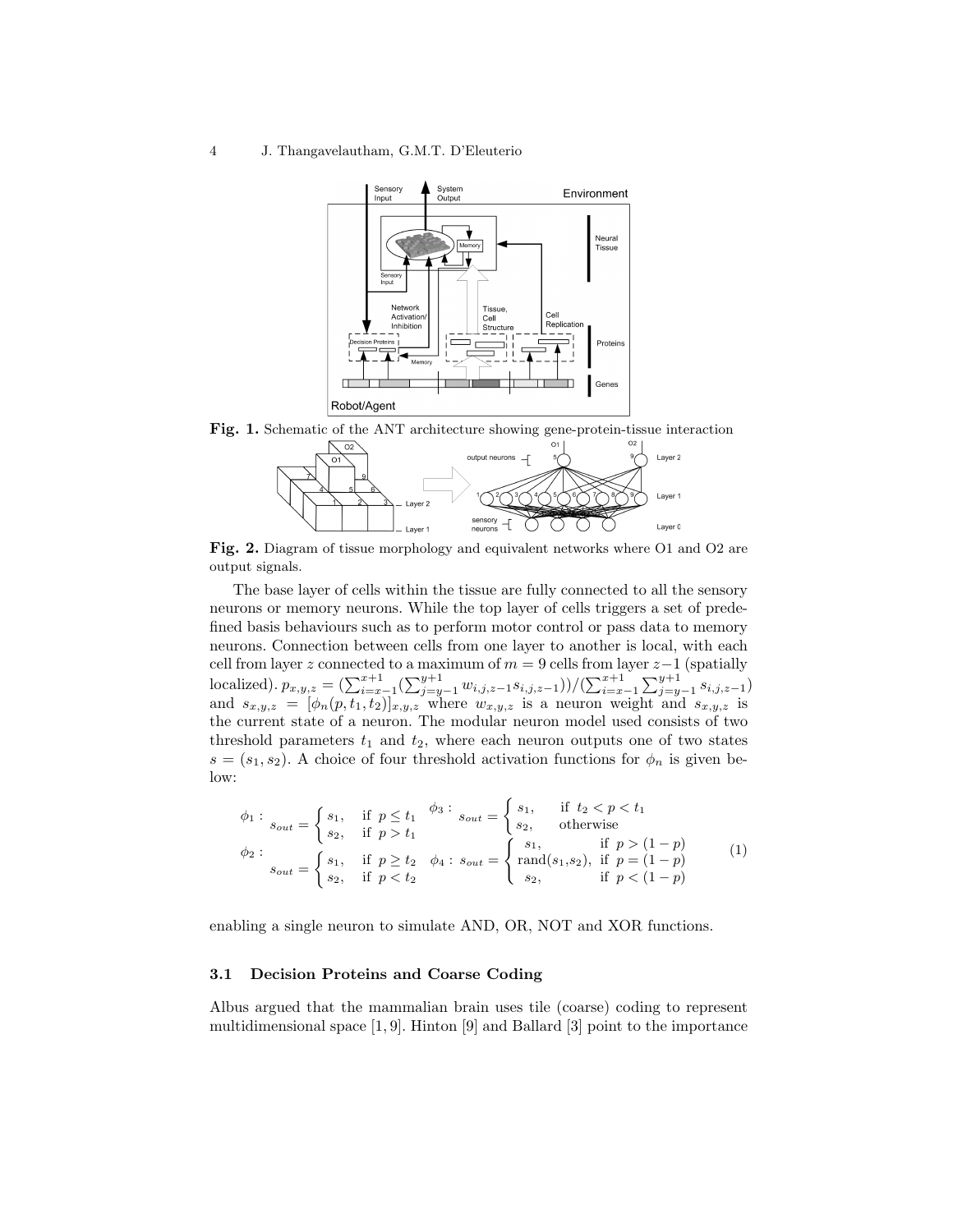of modularity in the coarse-coding framework as an increase in the number of neurons in a fixed volume limits the number of dimensions represented. We show in our model, the potential advantages of coarse-coding as a means of arbitration between modular networks.

The activation and inhibition of genes occur through a coarse-coding framework. Decision proteins (modeled as single neurons with ability to choose between threshold activation functions) get activated and inhibited due to sensory input. The decision proteins act by diffusing through a coarse column (receptive field) as shown in Fig. 3. The receptive field parameters specifying position and dimensions  $(D_i[x, y, x_{length}, y_{length}])$  for each decision protein  $D_i$  is also evolved.

Once a decision protein is activated, the activation concentration  $C_i[c_{active}]$ of each neuron cell i is incremented by  $k$  (a constant). With multiple decision proteins acting together, a consensus is reached when the activation concentration (summed over multiple activated proteins) is highest for a particular output neuron (cell at the top layer of a column). A network is dynamically formed from all the neurons connected to the selected output neuron (in a scheme shown in Fig. 3) with activation concentration ( $c_{active} > 0$ ). This characteristic is inspired from the columnar pooling of neurons within the mammalian visual cortex. Similarly, if there are multiple output neurons with the same activation concentration, selection occurs among the output neurons according to a uniform distribution.



Fig. 3. Diagram showing network with neuron 5 (layer 2) with highest activation concentration (due to coarse activation of decision protein 1 and 2) being selected.

### 3.2 Introns

The accumulation of nonsense genes or introns has been described to be a major problem in the field of Genetic Programming. However, introns allow for genetic neutrality, an important facet of evolution. With current GP approaches, intron accumulation results in increased computational inefficiency over time. Current techniques in controlling introns has been to prune the genotype regularly or explicitly impose a size limit on the genotype using the fitness function. Both strategies either lack biological plausibility or translate into more supervision.

It is noted that with GP approaches, program size increases according to the square power law in generations [16]. For ANT, the program size growth is controllable and increases linearly due to the growth model used. Our genotypeto-phenotype mapping scheme avoids intron accumulation due to the crossover operator. In GP, a node is chosen from each genome and genetic code is exchanged about the node. In our methodology , only a 'compatible set' of genes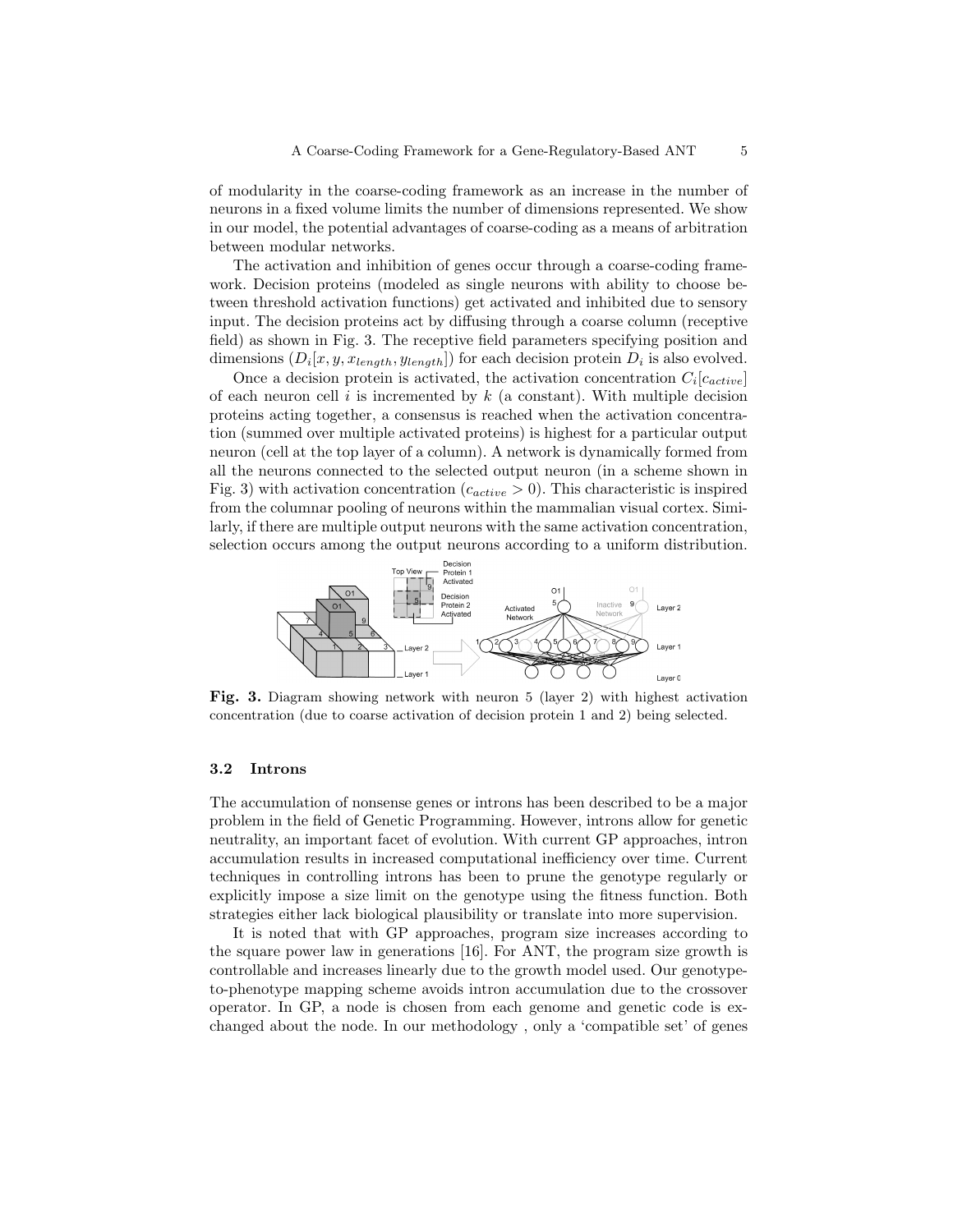#### 6 J. Thangavelautham, G.M.T. D'Eleuterio

get interchanged during crossover. Each cell has a unique position parameter  $[x, y, z]$  relative to rest of the cells within the tissue. A crossover is performed by drawing a plane (with normal vector parallel to the x or  $y$ -axis) separating the tissue and exchanging 'compatible' cells (Fig. 4). Thus genes for cell  $C_1$  from Tissue A and  $C_2$  from Tissue B could be interchanged iff  $C_{A,1}[x, y, z] = C_{B,2}[x, y, z]$ .



Fig. 4. A crossover operation between two ANT parents. 'Compatible' cells are interchanged as shown resulting in two offspring.

## 4 Example Tasks

The evolutionary performance of our ANT architecture is compared with fixed network topologies (direct-encoding schemes) for three different robotic tasks. All three robotic tasks were chosen because it could be argued that self-organized task decomposition strategies may be necessary to accomplish the tasks given a 'global' fitness function. In addition, these tasks are inspired by some remarkable behaviours evident in the insect world. The tasks include a multirobot tiling pattern formation task [21] that involves redistributing objects (blocks) randomly placed in a two-dimensional world into a desired tiling structure (see Fig. 7). The robots need to come to a consensus and form one 'perfect' tiling pattern. This task is similar to a segment of the termite nest construction task that involves redistributing pheromone filled pellets on the nest floor [4].

The tiling formation task may be decomposed into a set of subtasks such as foraging for blocks, redistributing block piles, arranging blocks in the desired tiling structure locally, merging local lattice structures, reaching a collective consensus and finding/correcting mistakes. In the phototactic task, the robot must reach a goal location (light source), but it also needs to negotiate obstacles.

In the sign-following task, the robot needs to evolve the ability to decipher the signs relative to the robot's current frame of reference,to remember the current sign while looking for the next one, and negotiate obstacles. Each sign is a waypoint that gives direction to the next waypoint leading ultimately to a goal location. Of the three tasks, this task is the most complex and requires the use of memory. This task is inspired by honey bees ability to waggle (communicate with other bees) and describe directions and waypoints to a food source.

The signs are posted on a fixed frame of reference and the robot based on its current heading needs to interpret the signs accordingly. For the phototactic task and the sign-following task, the fitness function is simply the number of times the robot reaches and stays at the goal location and for the tiling formation task the fitness is the Shannon's entropy over all the tiles [21].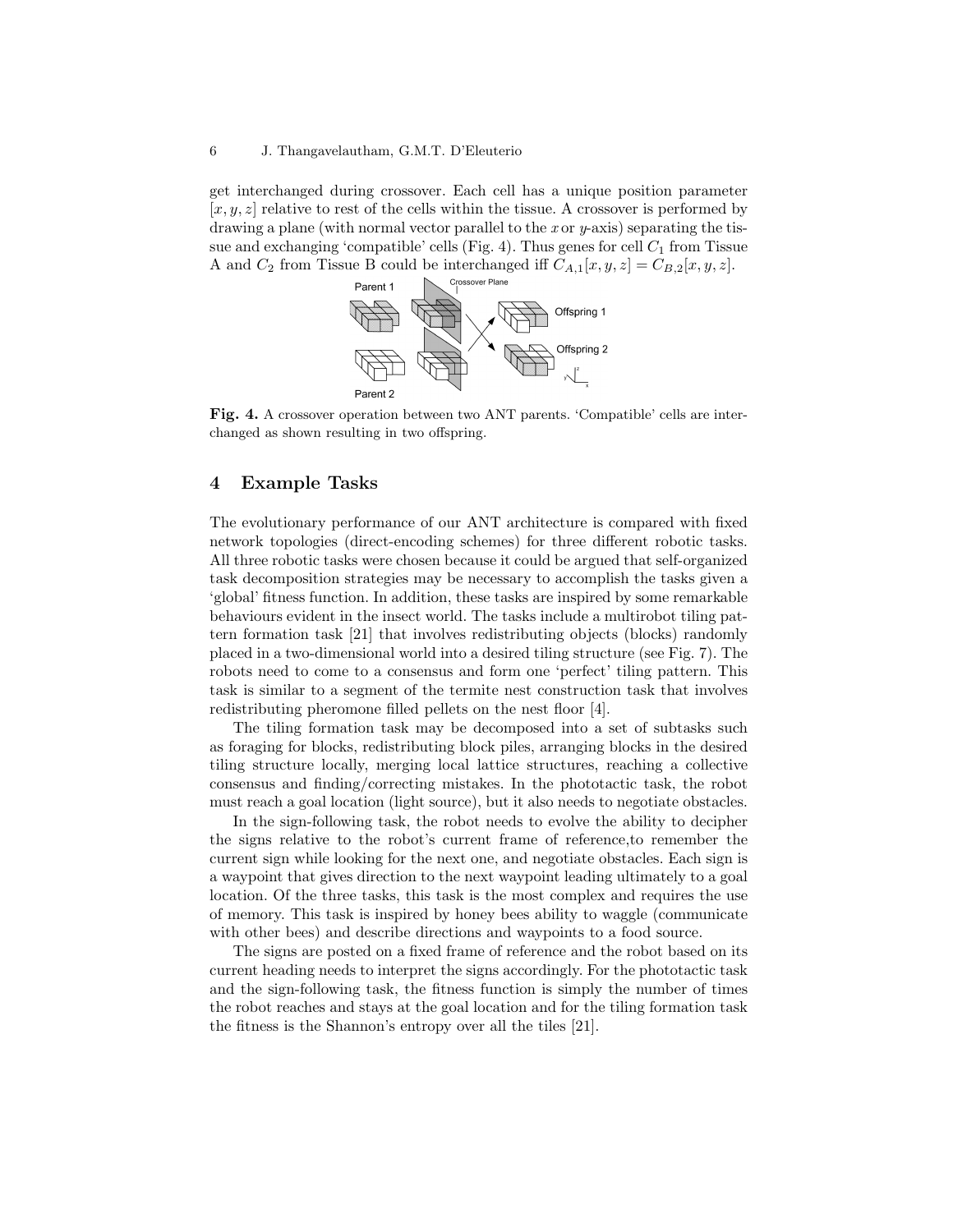

Fig. 5. Schematic of 2D robot model. B1 detects whether robot is carrying a block, D1 is a compass sensor and S1 reads the colour of the sign off the floor .

The robots are modeled as Kheperas equipped with a gripper turret. We have developed a fast two-dimensional grid world simulator for our robotic experiments and we have verified the performance of the evolved controller for the phototactic and tiling pattern formation task using Cyberbotic's Webots (Fig. 5). The basis behaviours chosen for all three tasks are shown in the table below:

| Task                       | 3x3 tiling pattern<br>formation         | Phototactic                                                             | Sign Following                                                          |
|----------------------------|-----------------------------------------|-------------------------------------------------------------------------|-------------------------------------------------------------------------|
| Basis<br><b>Behaviours</b> | Move<br>Pickup/Putdown<br><b>NOP</b>    | Pickup/Putdown<br>Move Forward<br>Turn Right<br>Turn Left<br><b>NOP</b> | Pickup/Putdown<br>Move Forward<br>Turn Right<br>Turn Left<br><b>NOP</b> |
| Memory<br>Neurons*         |                                         |                                                                         |                                                                         |
| Monolithic<br>Network      | 4 hidden neurons,<br>output neuron<br>1 | 12 hidden neurons.<br>4 output neurons<br>(without memory)              | 36 hidden neurons,<br>12 output neurons                                 |
| Topology                   |                                         | 8 output neurons<br>(with memory)                                       |                                                                         |

Table 1. Basis behaviours for the three robotic tasks and monolithic network topology shown. A combination of these behaviours can be activated at each timestep.

### 4.1 Experiments

The evolutionary performance of various control system architectures is compared for the three tasks (see Fig. 6). The fixed network architectures (Table 1) were determined based on the number of neurons required for triggering each basis behaviour and the size of the networks were limited to avoid the 'bootstrap problem'. BRL2 consist of 2 monolithic networks (Table 1) arbitrated by a decision neuron. ANT is initialized with individuals between 40 to 400 cells (uniform distribution) for the tiling formation task and 20 to 100 cells for the phototactic and sign-following task. This procedure is intended to determine wether there is evolutionary preference for smaller phenotypes over larger ones.

The EA population size for all three experiments is  $P = 100$ , crossover probability  $p_c = 0.7$ , mutation probability  $p_m = 0.025$  and tournament size of  $0.06P$ (for tournament selection). For the phototactic task and the sign-following task the success rate is averaged over 100 different initial conditions (consisting of  $20 \times 20$  world, 80 blocks) and for the tiling formation task, the fitness is averaged over 15 initial conditions. For the sign-following task 'mines' (undetectable by robot) are randomly laid throughout the gridworld except along the pathway.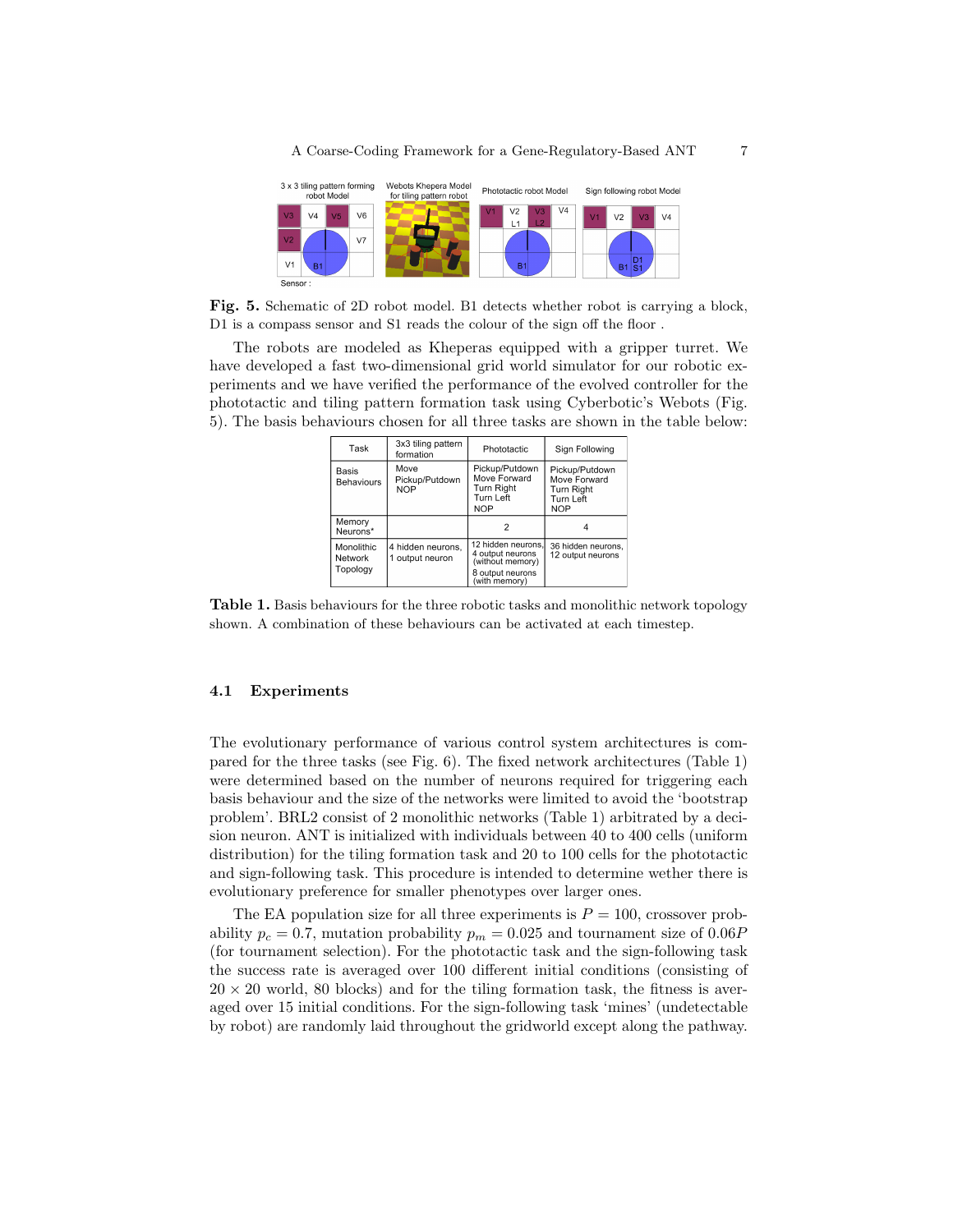

### 5 Results and Discussion

Fig. 6. Evolutionary performance comparison for the tiling-formation (a), phototactic (b) and sign-following tasks(c). Also shown, a histogram (d) of number of cells within the tissue (population best, after 200 generations), for the tiling formation task.

The evolutionary performance (number of successful epochs) of the ANT architecture for three different robotic tasks is better than smaller fixed network topologies (Fig. 6). In addition, ANT with its ability to grow in complexity (depending on task) and exploit modularity managed to find solutions to the sign-following task (memory dependent) where fixed topologies appear to fail.

Analyzing the 3-D morphology, active segments (consisting of specialized networks) are distributed sparsely throughout the tissue. These networks do not appear to decompose the task according to 'recognizable' distilled behaviours but as a set of emergent proximal behaviours (proximity in sensor space) [18].

Large tissue structures do not seem detrimental to the evolutionary performance because the GRN quickly evolves the ability to suppress unnecessary/noisy neurons within the tissue. There appears to be a steady reduction in the number of active neurons with a convergence to a solution (Fig. 7b). During the early phase of evolution, there is greater network activity enabling sampling of more neurons. Convergence appears to result in the inhibition of cells that add noise to the system (reduction in spatial crosstalk [12]).

There appears to be a noticeable improvement in evolutionary performance of large tissue structures over smaller ones. A histogram of population best during successful runs (with a success rate of  $> 0.9$ ) compared to population best during unsuccessful runs (success rate  $< 0.1$ ) appear to confirm these observations (Fig.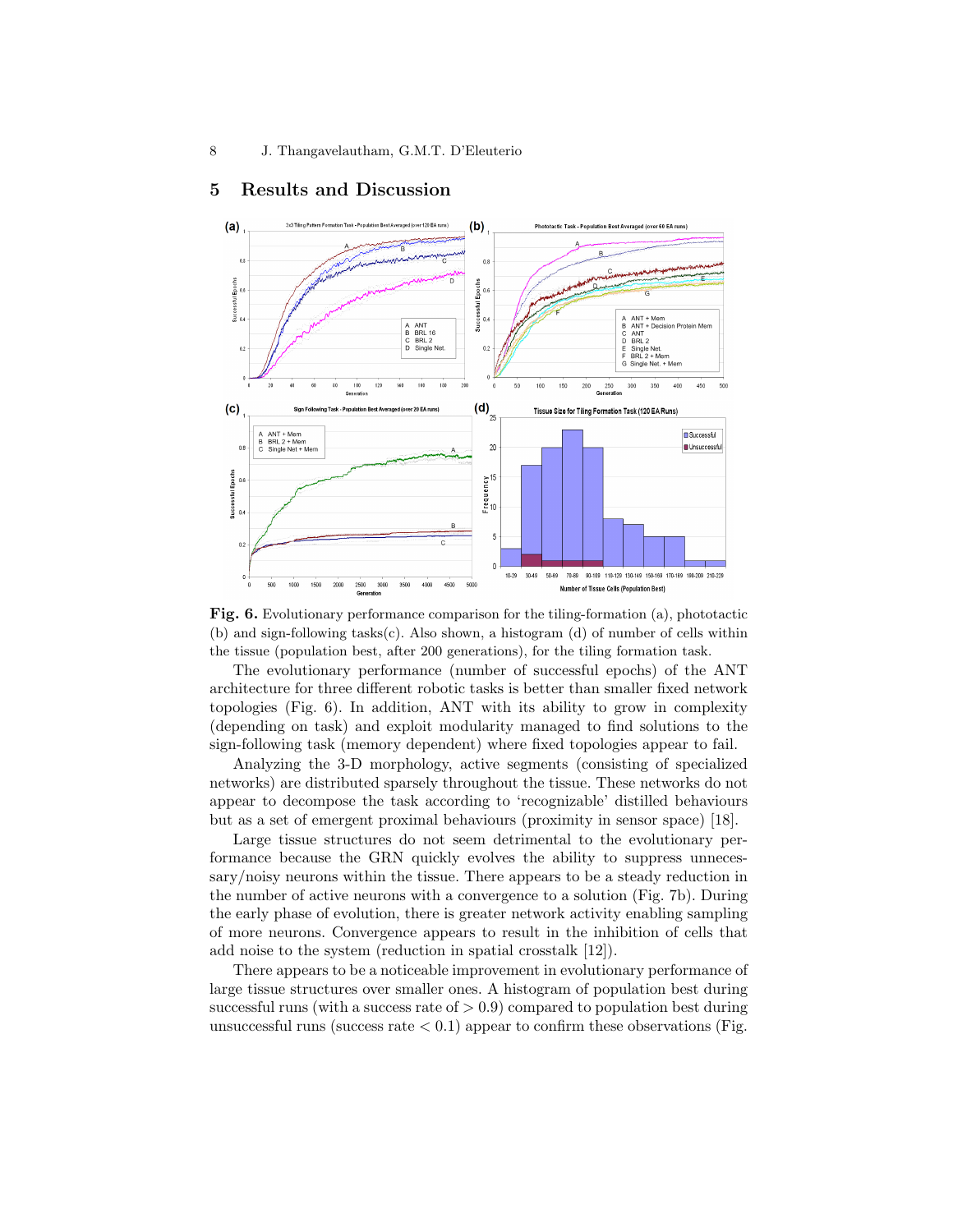6d). The ANT architecture is more effective at being able to decompose a task and handle the subtasks using simpler specialized networks consisting of few neurons than the fixed architectures. This results in fewer weights having to be tuned and thus a smaller search space.



Fig. 7. Tissue growth characteristics (a) and max number of active cells/decision proteins (b). (c) 3D morphology of a tissue (solution for tiling formation task). Top view (d) showing all the decision proteins/cells and top view (e) of decision proteins.

The most promising result from our experiments is the successful exploitation of global memory by the ANT architecture. While a fully connected feed forward network and the BRL architecture were unable to exploit this functionality resulting in lower performance (due to a larger search space). This observation corroborates Nolfi's experiments for the garbage collection task [18].

The ANT architecture consists of cells interconnected locally but with access to global memory, specialized networks separated by distance have a means of communication, resulting in output signals that are maybe less contradictory. Access to global memory allows for some emergent (self-organization) properties to appear with one segment of the tissue able to 'veto' or override another segment of the tissue independently. This is evident from significant performance improvement for the phototactic task when only the decision proteins were able to read the memory neurons (Fig. 6b).

It is also observed that the number of active decision proteins steadily increases even after convergence to a solution thus creating a redundant protective mechanism against adverse mutation (Fig. 7b). Redundancy is an important characteristic of biological systems that enable a system as whole to be robust despite the fragility of its parts. From an evolutionary standpoint, the artificial tissues evolve not only to solve the intended task, but also steadily develop ways to ensure its survival and successful transfer of its genes.

### 6 Conclusion and Future Work

A developmental Artificial Neural Tissue architecture, with the ability to perform emergent task decomposition is presented in this paper. The evolutionary performance of the ANT architecture is better than smaller fixed network topologies for three different robotic tasks. Our experiments indicate improved evolutionary performance of ANT with access to memory neurons. It is hypothesized that memory neurons allow for communication among the specialized networks,